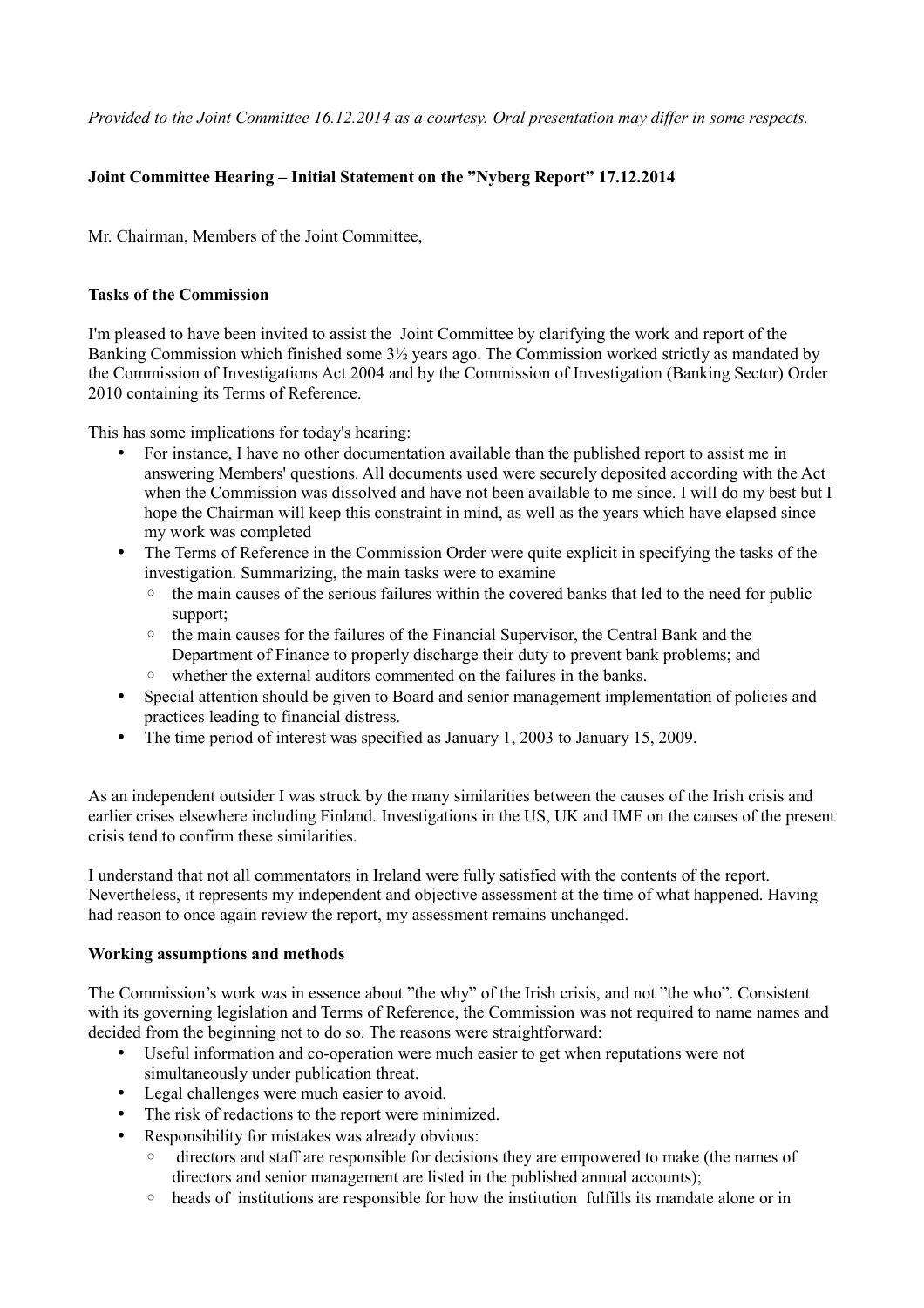cooperation with others;

- each person is responsible for both what they do and what they leave undone;
- borrowers are responsible for the debt and risks they voluntarily take on.

This approach speeded up the work, improved the quality of information, reduced costs, and made it possible to stay within the required time limit and budget.

Previous scoping reports were used as useful background material as much as possible to reduce the need for duplicate efforts.. The Commission's work included dealing with issues which the previous reports were not mandated to do:

- Forensic study of individual decisions and events in the institutions mentioned in the Terms of Reference, particularly those which were known to have caused problems.
- Exploration of why all the existing private sector and public-sector mechanisms to mitigate risk failed at roughly the same time in Ireland. These simultaneous sector-wide failures are a necessary precondition for the systemic crisis which happened in Ireland.

My work required not only access to documentation; but also discussions with representatives of the institutions about the events leading up to the documented decisions.

I was aware that broadly similar reviews had already been carried out or were in progress in several other countries, notably the UK, the US and Iceland, as well as in the IMF. Iceland was, of course, in a very different position than Ireland as it controlled its own currency and bank balances relative to the economy were very much larger than in Ireland.

Banks, external auditors as well as public-sector bodies were requested to provide access to the Commission to a large array of possibly relevant internal documents:

- teams of Commission investigators visited these institutions to identify relevant documents;
- when necessary, they clarified document contents and existing procedures through technical discussions with staff;
- identified documentation was copied to the Commission's secure data system for closer inspection and used as source for producing the report;
- via this work approach, I was able to assess and draw conclusions from a very large volume of data for my report.

At the same time the Commission requested formal but confidential interviews with decision makers of the bodies being investigated. The interviews had two primary aims:

- to broadly verify the preliminary conclusions reached on the basis of the documentation;
- to understand why risk assessment and processes, broadly defined, had failed and how governing bodies in practice had functioned or malfunctioned.

Particular attention was given to the extent and quality of deliberations by decision makers, adherence to and control of agreed internal procedures and to any presence of voiced contrary opinions or doubts. No issues where criminal investigations were ongoing or to be expected were considered.

The final report:

- contains the results of these interviews in a general format to allow the informants to remain anonymous as promised;
- does not contain easily repetitious individual examples of, for instance, lending processes gone bad for individual loans in various banks;
- instead, does include such observations in the form of more generalized conclusions, valid for many or even all the banks which were subject to my report.

As Anglo and Nationwide had been previously identified as having more serious and numerous problems than the other banks, they are often discussed separately as also mandated by the Terms of Reference.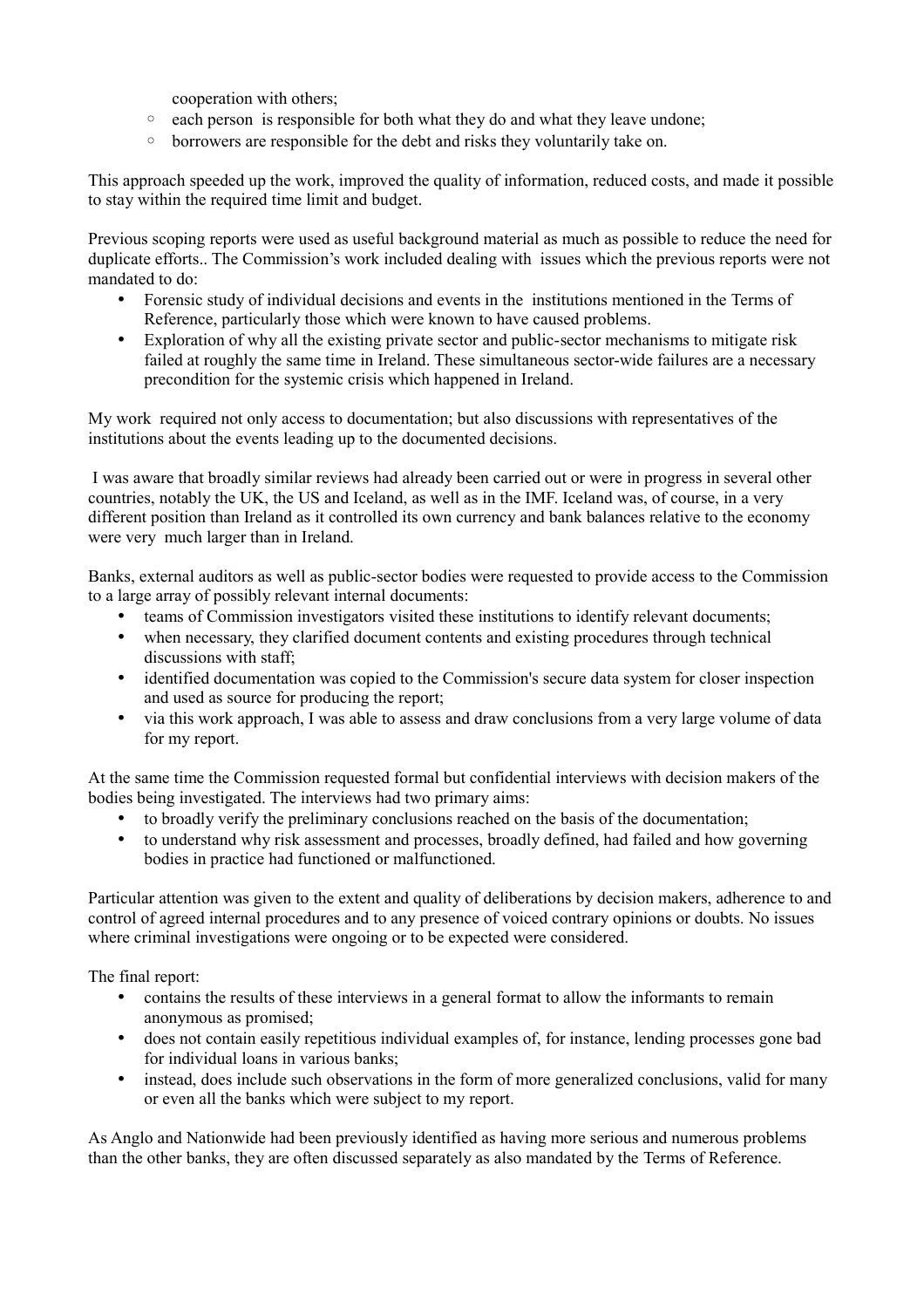A different Commission Order, a more lengthy timetable and fewer legal constraints might, of course, have allowed a different approach. It would also probably have been more expensive. It nevertheless remains unclear to me whether this would have produced an essentially different view of the main causes of the Irish crisis.

# **Observations that could be particularly relevant for the the Joint Committee investigation include the following:**

- Responsibility for the crisis must be very widely allocated and any investigation should thus be wide-ranging:
	- a systemic banking crisis can arise only when a large number of risk mitigating functions in many institutions have become weakened;
	- for instance, assigning blame primarily to lenders tends to ignore the fact that a bad loan also implies that the borrower's risk assessment turned out to be wrong.
	- pleas to avoid such responsibility by referring to surprises or external shocks or to not having been told, are irrelevant. Unexpected and difficult situations are part of the deal of being a boss.
- The Irish crisis was essentially the result of the sudden deflation of a widespread domestic real estate bubble implying that domestic policies, decisions and processes should remain central:
	- this mania was not a unique phenomenon and can be compared to recent developments in the US and Spain as well as in Scandinavia in the 1990's.
	- the triggering factor was a tightening of liquidity originating in the US market which affected Irish banks particularly through
		- **•** dependence on market financing;
		- over-concentration of extensive amounts of lending to the real estate and related sectors.
- Even in the absence of the US crisis as a trigger, it is unlikely that the domestic Irish bubble episode would have ended well (in other words, it is unlikely that the hoped for "soft landing" would have been the outcome):
	- over the long duration of the pre-crisis phase, governance, lending criteria, internal oversight and risk management processes gradually weakened in almost all covered banks to make room for faster growth and higher profits;
	- the business models of Anglo and Nationwide remained unchanged until the very end, they were even looked on by investors and commentators as examples to be followed and other banks showed clear tendencies to emulate them;
	- trust in bank solvency and the viability of their business models continued right up to the moment of crisis:
	- little public-sector activity to rein in the mania was discernible until after the US crisis in 2007;
	- whether the Irish crisis then would have been more or less costly is not easy to assess.
- While a number of doubters and contrarians could be identified in banks and public authorities, they were very few and had little effect on decisions which remains somewhat of a conundrum:
	- this may have been a result of the long boom eroding both the confidence and credibility of critics;
	- internal willingness to seriously consider alternative or contrarian scenarios was very low both in banks and within public authorities;
	- persisent doubts were judged to pose risks to further employment, remuneration and professional reputations;
	- it appears this was true also in other countries and in international bodies and not a unique Irish feature of the crisis.
- There appears to have been a global consensus view that financial markets are stable and efficient to which also Irish private and public-sector decision makers adhered: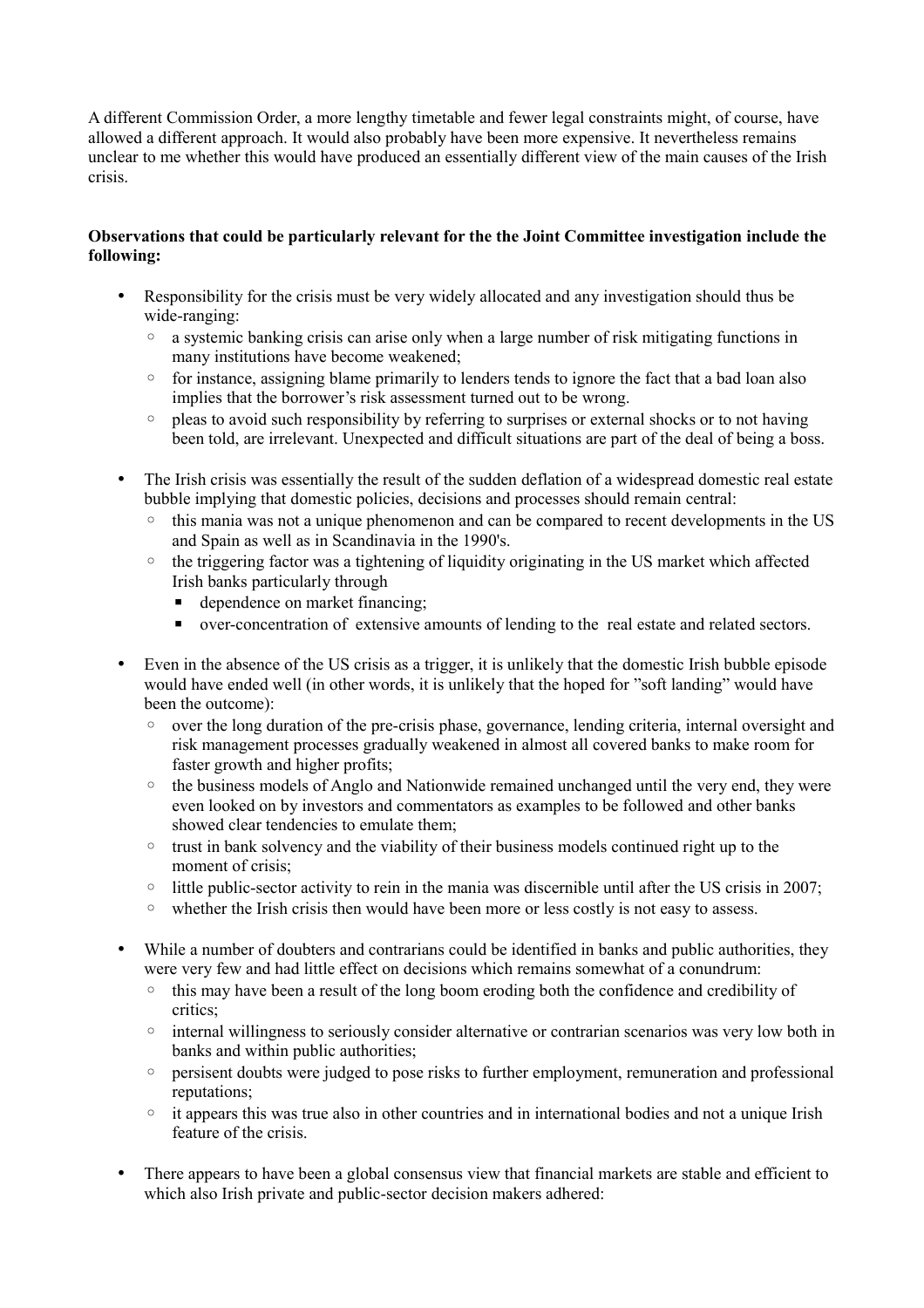- $\circ$  this belief, amounting to group-think, may partly explain the simultaneous occurrence of risky bank behavior and passivity of public supervisors and central banks;
- increasing competition among banks and public cooperation across borders tended to spread the consensus because diverging policies created short-term costs;
- importantly, these tendencies were not challenged by international organisations, academics, media or consultants and were in the EU hailed as proof of the success of financial integration.
- The rapid expansion in borrowing and bank lending provided temporary benefits to many, which may have contributed to the general lack of action:
	- the Government benefited greatly from taxes and fees directly and indirectly generated by the real estate boom;
	- many companies and ordinary people also benefited through higher remuneration, public expenditure or services earnings;
	- such benefits may have contributed to the unwillingness to address or reduce the increasingly risky business models of the banks (both in Ireland and elsewhere);
	- the common beliefs referred to earlier made large scale and rapid credit growth seem the norm while the related imprudence seemed vibrant and dynamic.
- There seems to have been fairly little outright criminality in the run-up to the Irish crisis:
	- the excessive risks taken, and the subsequent losses, appear to have been the result of ignorance or lack of understanding;
	- this corresponds to experiences elsewhere (as well as to the experiences from Finland in the 1990s);
	- decision makers who were interviewed appeared shocked and surprised by the onset and nature of the problems;
	- many financial professionals appear to have believed in their own strategies and views which in many cases resulted in large personal financial and reputational costs. Many such professionals had borrowed heavily from banks to invest in property directly or via bank-organized funds.
- Problems were not created by a lack of regulation or supervisory powers but by inability or unwillingness to notice or prevent growing financial risks:
	- people tended to see only what they were looking for and what the overall consensus view determined as relevant;
	- private and public-sector institutions agreed that only banks were able to appropriately judge the validity of their own business model and decisions;
	- the general belief in light-touch regulation meant that even when risks were identified, corrective action was mild and protracted;
	- particularly in Ireland, cooperation between the Financial Supervisor and the Central Bank was weak, making it difficult to combine observations of weak bank governance with those of unusual strong credit growth;
	- the likely "dampening" effect on the economomy of strong public action may have reduced the willingness of public-sector authorities to rein in the credit boom (this is a personal guess and is not supported by clear documentary or interview evidence).
- External auditors did not have a sufficient mitigating effect on banks' risk management in Ireland (same as in other countries):
	- later identified problems did not figure prominently in auditors' communications to bank leadership or the public;
	- some banks had received clean audit statements less than a year before having to be rescued by public intervention;
	- overall, external bank-specialist auditors were no better or worse than other professionals who ideally all should have known better, both in Ireland and in other countries where the same large international auditing firms audited banks.
- The decision of the Government to guarantee most liabilities of Irish-owned banks on September 29,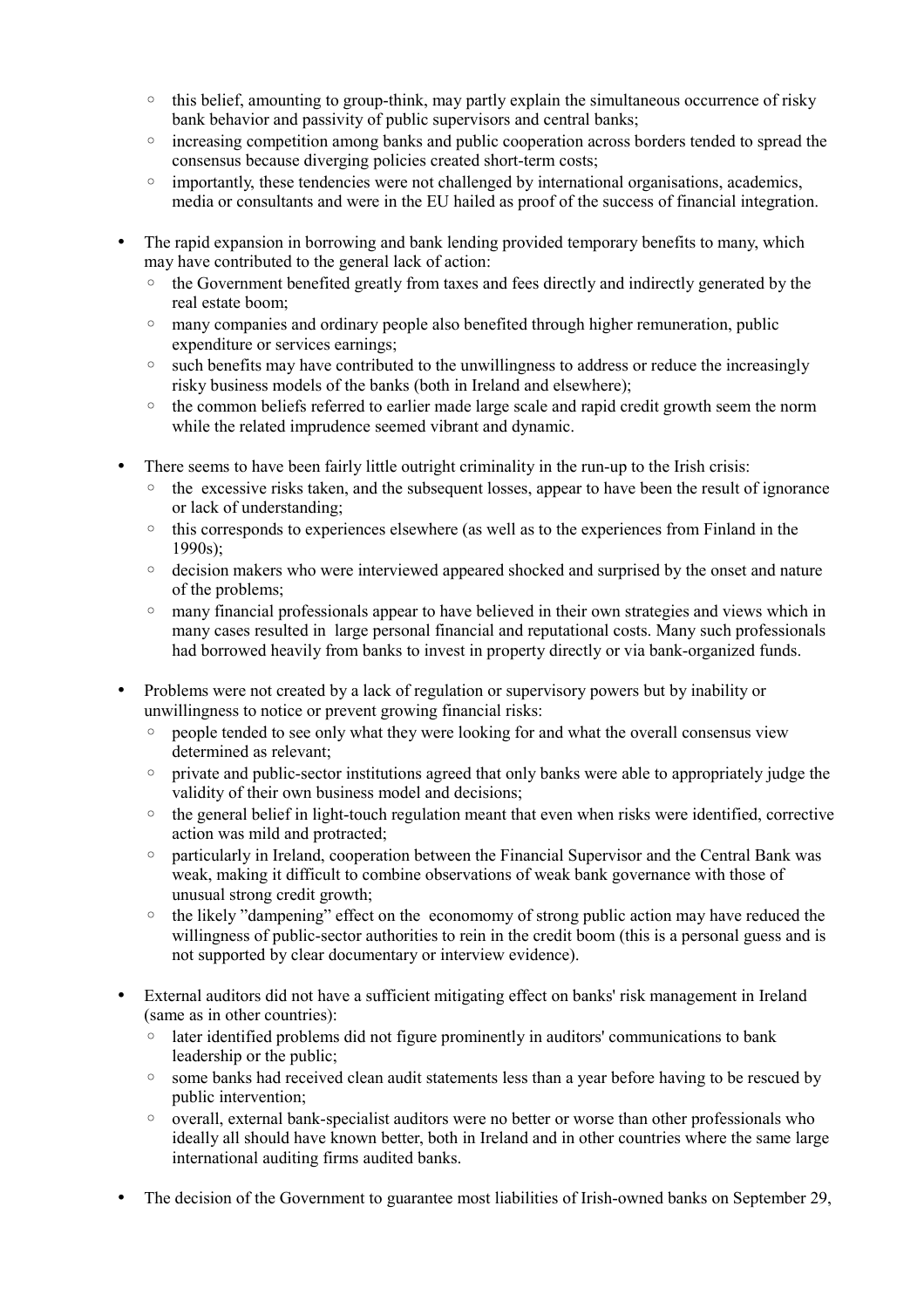2008 is not surrounded by a lot of documentation. This willingness to guarantee the banks' liabilities appears consistent with a lack of serious concern by public authorities about the solvency of Irish banks at that point in time:

- it seems to have been based on the belief that the Irish banks were solvent and their liquidity problems therefore were temporary;
- this view had been and up to then was supported by the Financial Regulator and the Central Bank and a few months later by the PwC;
- the Government did not have access to alternative credible systemic risk assessments which would have required long preparation (should have started before the US crisis);
- since problems of this severity had not been foreseen there were no detailed contingency plans or preparations available;
- time pressure was considerable since orderly market conditions had to be ensured when banks opened.
- Given this situation the Commission does understand that the Government saw no workable alternative to the guarantee (which in the immediate aftermath was in fact viewed as a success by the Government). This does not imply that it was objectively the best decision possible under any set of circumstances. However, a decision had to be made with only the knowledge and preparations available at the time; and had to be made fast.

### **Issues not included in the Commission Order but which could, in my personal view, be useful for a further evaluation of the causes of the crises:**

- Closer scrutiny of the role of some other major contributors to the real estate mania that gripped Irish society for some years before the crisis could prove illuminating:
	- many of them are referred to only in passing in the Commission report;
	- such contributors included:
		- other banks not needing Irish public support (i.e. those foreign-owned banks that received overseas Government support via their parent banks);
		- real estate market actors, including appraisers;
		- $\blacksquare$  the media:
		- academic economists:
		- **·** financial advisers, including strategy advisers to the Irish banks;
		- political institutions like political parties and the Parliament.
- Evaluating how future contrarian thinkers and analysts could be listened to inside their work places better than before:
	- such persons were at the time not considered credible by their peers and supervisors, particularly as the long duration of the boom appeared to render their concerns as incorrect;
	- they were occasionally subject to direct or indirect sanctioning;
	- still, they often maintained their contrary views;
	- any evaluation should take into account that all contrary views do not turn out to be as spectacularly right as in this instance.
- Assessing why historical and foreign experiences were not sufficiently incorporated in prudential planning and practice:
	- an appreciable number of countries outside Ireland also contained banks that proved to be less robust than lenders or domestic authorities assumed;
	- since the 1980's there have been several systemic banking crises in developed countries despite simultaneous comprehensive regulation and often well resourced supervisory structures;
	- clearly this was, for unclear reasons, not fully taken into account before the crisis by the banks themselves nor, in particular, by external bank-specialist auditors, and by the public authorities tasked with regulating and supervising this key industry.